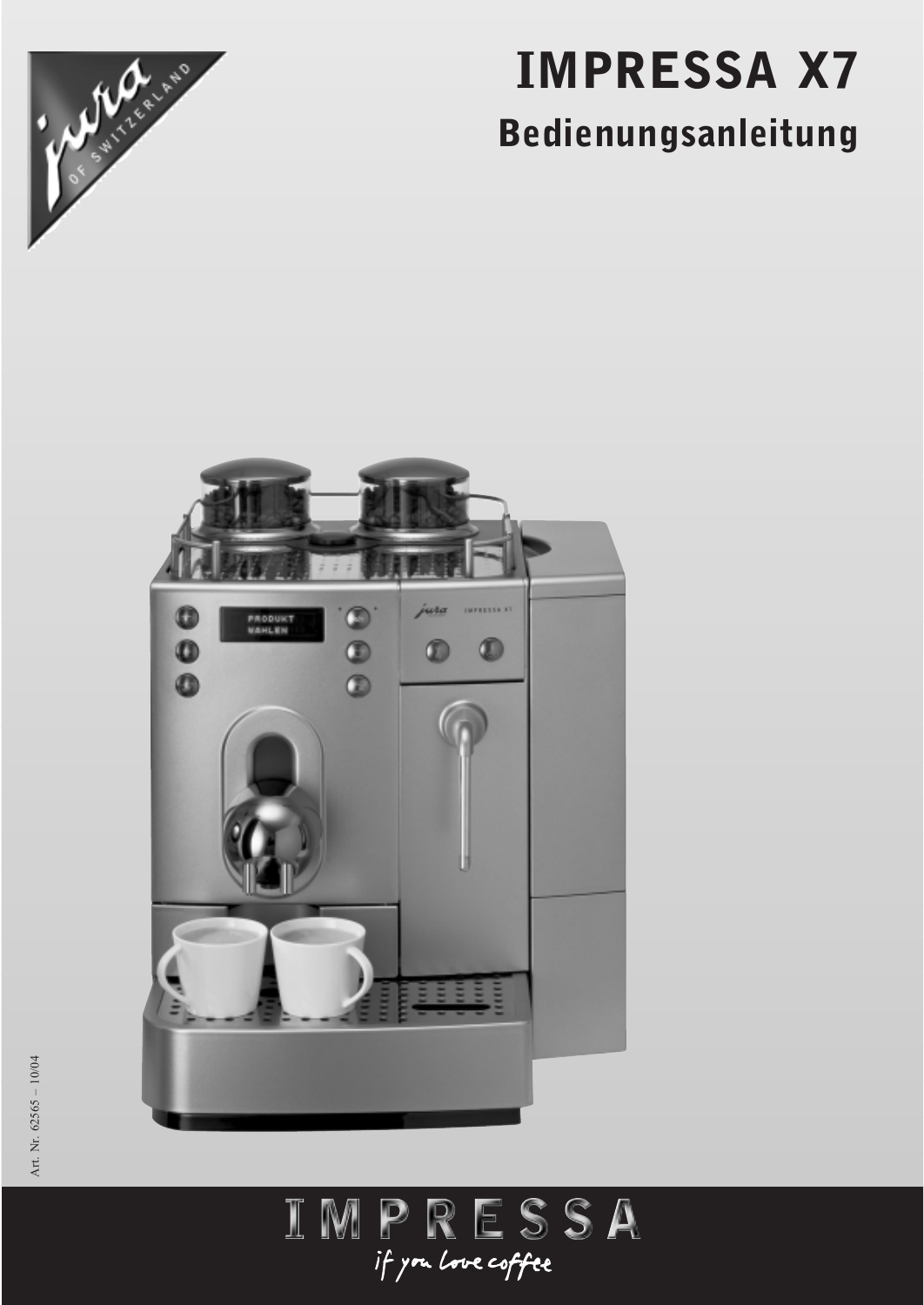# IMPORTANT SAFEGUARDS

When using electrical appliances, basic safety precautions should always be followed, to reduce the risk of fire, electric shock, and/ or injury to persons, including the following:

- Read all instructions.
- Do not touch hot surfaces. Use handles or knobs.
- To protect against fire, electric shock and personal injury do not immerse cord, plugs, or appliance in water or other liquid.
- **Close supervision is necessary when any appliance is used by or near children.**
- Unplug from outlet any when not in use and before cleaning. Allow to cool before putting on or taking off parts, and before cleaning the appliance.
- Do not operate any appliance with a damaged cord or plug or after the appliance malfunctions, or has been damaged in any manner. Return appliance to the nearest authorized service facility for examination, repair or adjustment.
- The use of accessory attachments not recommended by the appliance manufacturer may result in fire, electric shock or personal injury.
- lacktriangleright Do not use outdoors.
- Do not let cord hang over edge of table or counter, or touch hot surfaces.
- Do not place on or near a hot gas or electric burner, or in a heated oven.
- I Always attach plug to appliance first, then plug cord into the wall outlet. To disconnect, turn any control "off", then remove plug from wall outlet.
- $\blacksquare$  Do not use appliance for other than intended use.
- Use extreme caution when disposing steam.
- **For household and commercial use.**

# SAVE THESE INSTUCTIONS

# SPECIAL CORD SET INSTRUCTIONS

Regarding your Cord set.

- A short power-supply cord (or detachable power-supply cord) is to be provided to reduce risks resulting from becoming entangled in or tripping over a longer cord.
- Longer detachable power-supply cords or extension cords are available and may be used if care is exercised in their use.
- If a long detachable power-supply cord or extension cord is used, (1) the marked electrical rating of the detachable power-supply cord or extension cord should be at least as great as the electrical rating of the appliance, (2) if the appliance is of the grounded type, the extension cord should be a grounding type 3-wire cord, and (3) the longer cord should be arranged so that it will not drape over the counter top or table top where it can be pulled on by children or tripped over.
- **WARNING:** To reduce the risk of fire or electric shock, do not remove any service covers. No user serviceable parts inside. **Repair should be done by authorized personnel only.**

# CAUTION:

This appliance is for household and commercial use. Any servicing other than cleaning and user maintenance should be performed by an authorized service representative.

- Do not immerse base in water or try to disassemble.
- - To reduce the risk of fire or electric shock, do not remove the base. No user serviceable parts inside. Repair should be done by authorized service personnel only.
- Check voltage to be sure that the voltage indicated on the name plate agrees with your voltage.
- Never use warm or hot water to fill the water container! Use cold water only!
- Keep your hands and the cord away from hot parts of the appliance during operation.
- Never clean with scouring powders or hard implements.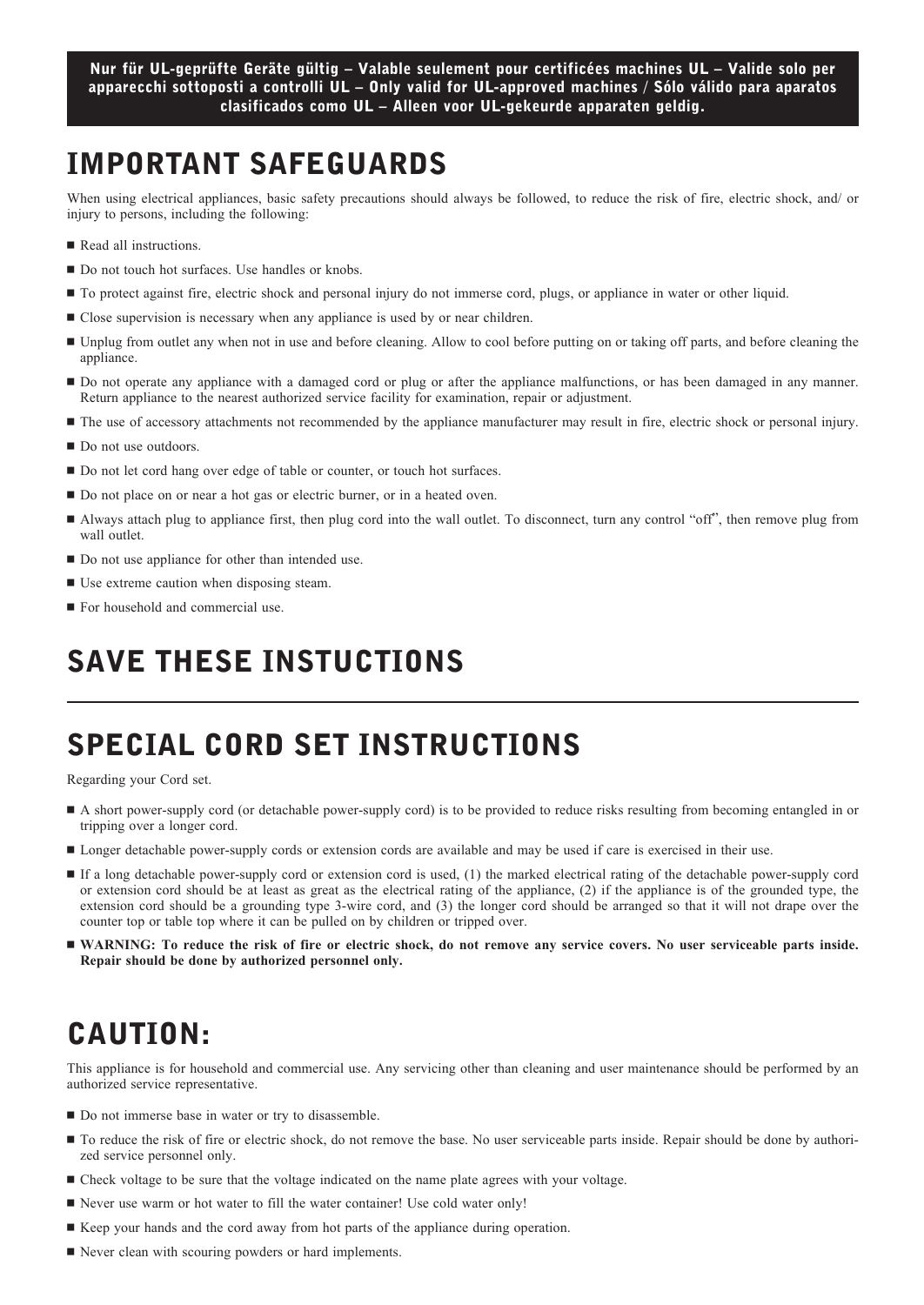



Fig. 4



Fig. 7



Fig. 10





Fig. 11









Fig. 9

Fig. 12

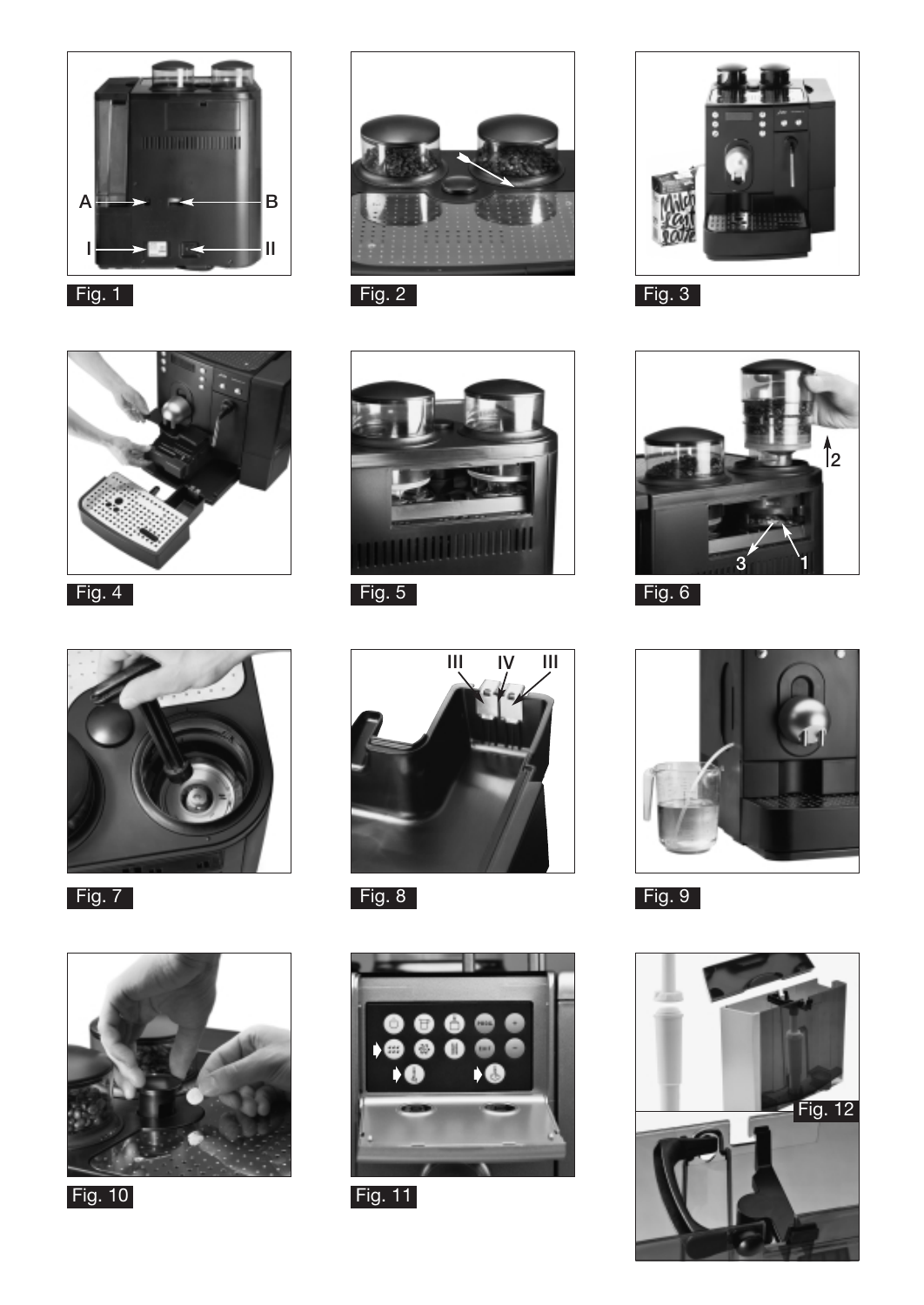

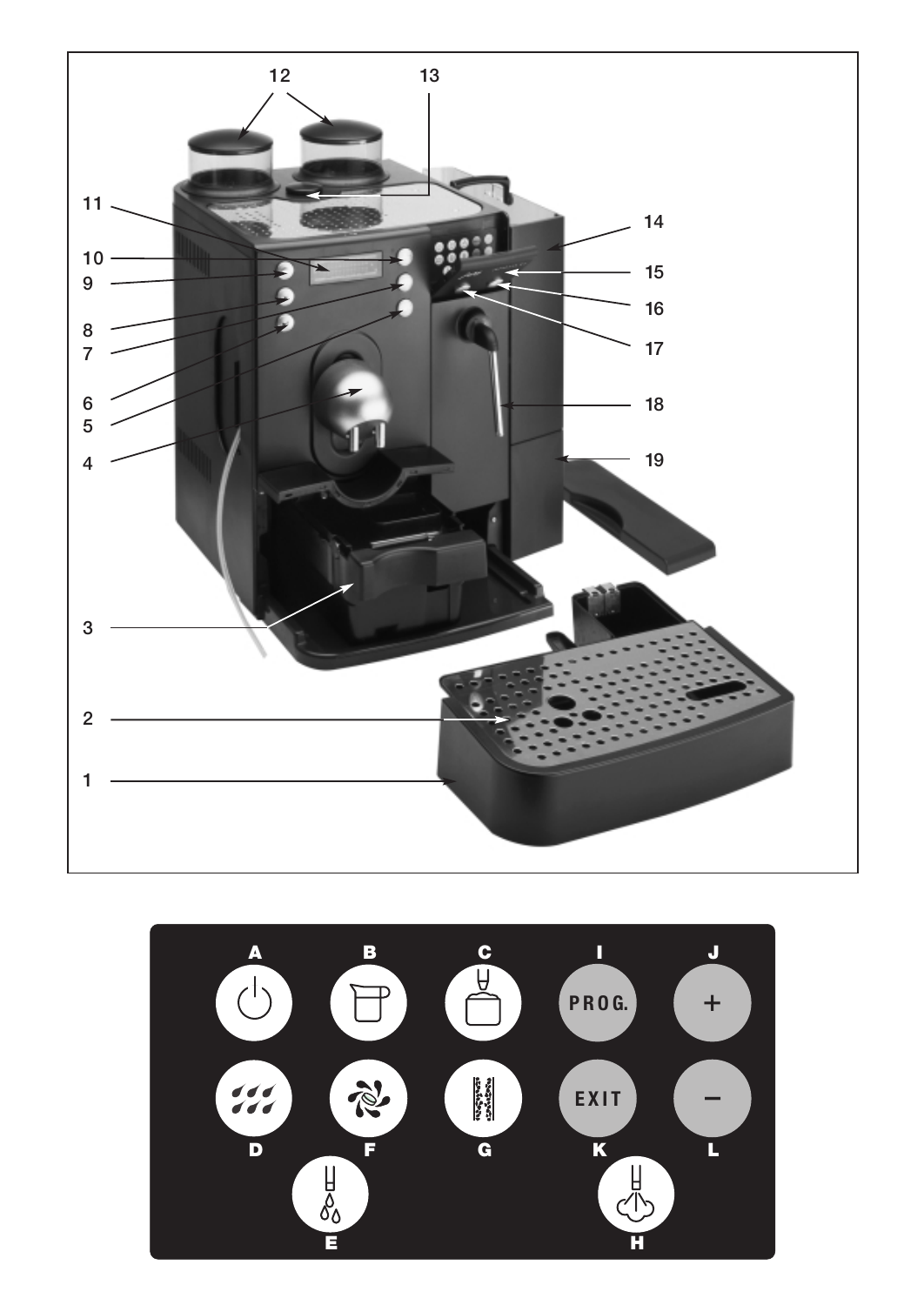# Bedienungselemente JURA IMPRESSA X7

- 1. Tropfschale
- 2. Tropfgitter
- 3. Satzbehälter
- 4. Höhenverstellbarer Kaffee / Cappuccino Auslauf
- 5. Bezugstaste 2 Kaffee
- 6. Bezugstaste 2 Espresso
- 7. Bezugstaste 1 Kaffee
- 8. Bezugstaste 1 Espresso
- 9. Bezugstaste Cappuccino
- 10. Vorwahltaste Mahlwerk
- 11. Display-Dialogsystem
- 12. Mahlwerke
- 13. Einfülltrichter für Reinigungstablette
- 14. Wassertank
- 15. Abdeckung Programmiertasten
- 16. Bezugstaste Dampf
- 17. Bezugstaste Heisswasser
- 18. Schwenkbares Auslaufrohr für Heisswasser/ Dampf
- 19. Schublade Zubehör

# Programmiertasten / Bezugstasten

- A Betriebstaste EIN / AUS
- B Bezugstaste Kännchen
- C Bezugstaste Milchschaum
- D Spültaste
- E Bezugstaste Heisswasser
- F Taste Reinigung
- G Taste Entkalken
- H Bezugstaste Dampf
- I Programm öffnen
- J Vorstellen der Kriterien / Verändern der Speicherwerte nach oben
- K Programm schliessen
- L Rückstellen der Kriterien / Verändern der Speicherwerte nach unten

# Legende:

- DISPLAY DISPLAYANZEIGE: dient als Information.
- **DISPLAY DISPLAYANZEIGE:** Führen Sie die angezeigten Meldungen aus.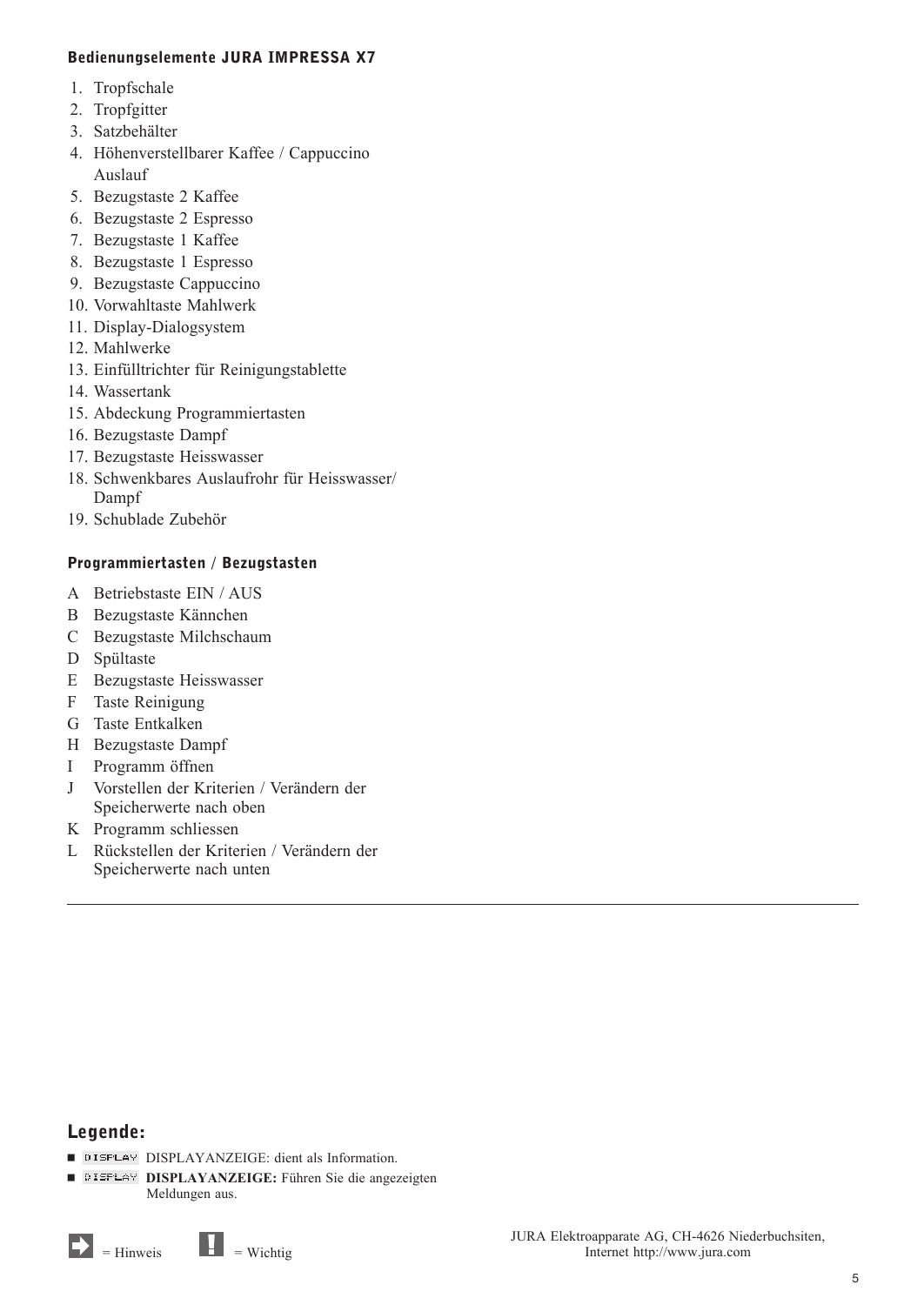# Inhaltsverzeichnis

# **JURA IMPRESSA X7**

| 2.1  |  |
|------|--|
| 2.2  |  |
|      |  |
| 3.1  |  |
| 3.2  |  |
| 3.3  |  |
|      |  |
| 3.4  |  |
|      |  |
|      |  |
|      |  |
| 6.1  |  |
|      |  |
|      |  |
|      |  |
|      |  |
| 9.1  |  |
| 9.2  |  |
|      |  |
|      |  |
| 10.2 |  |
| 10.3 |  |
|      |  |
|      |  |
|      |  |
|      |  |
|      |  |
|      |  |
|      |  |
|      |  |
|      |  |
|      |  |
|      |  |
| 15.5 |  |
|      |  |
| 15.7 |  |
| 15.8 |  |
|      |  |
|      |  |
|      |  |
|      |  |
|      |  |
| 16.1 |  |
|      |  |
| 16.3 |  |
|      |  |
| 16.5 |  |
| 16.6 |  |
| 16.7 |  |
| 16.8 |  |
|      |  |
|      |  |
|      |  |
|      |  |
|      |  |
|      |  |
|      |  |
|      |  |
|      |  |
|      |  |
|      |  |
|      |  |
|      |  |
|      |  |
|      |  |
|      |  |
|      |  |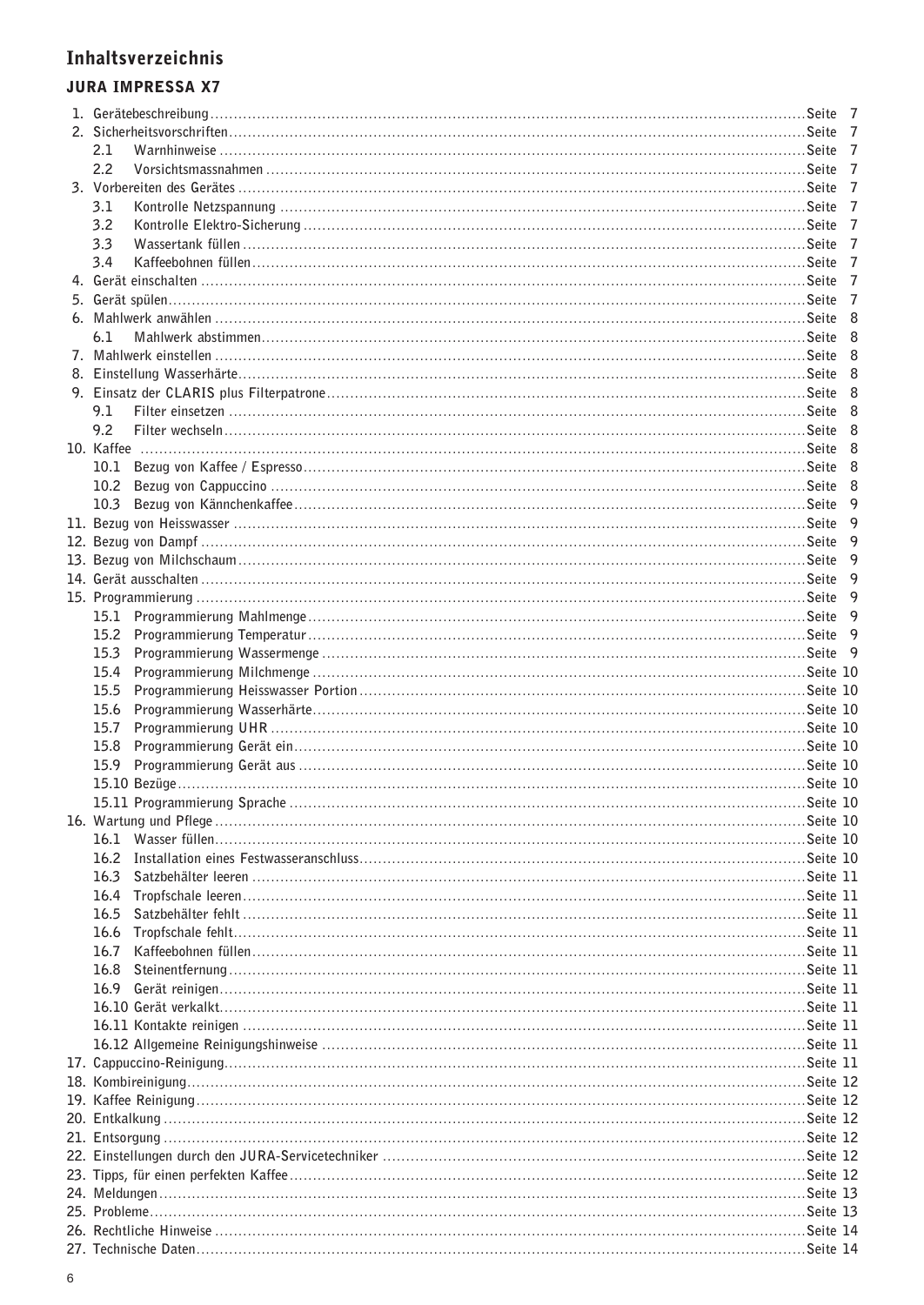# Wichtige Hinweise für die Benutzerin/den Benutzer

Herzlichen Dank für den Kauf dieses JURA-Produktes.

Bevor Sie Ihr neues Gerät in Betrieb nehmen, lesen Sie bitte diese Bedienungsanleitung sorgfältig durch und bewahren Sie diese auf, um auch zukünftig nachschlagen zu können.

Sollten Sie weitere Informationen wünschen oder sollten Probleme auftreten, die in dieser Bedienungsanleitung für Sie nicht ausführlich genug behandelt werden, dann fordern Sie bitte die benötigte Auskunft von Ihrem örtlichen Fachhändler oder direkt von JURA Elektroapparate AG an.



Weiter finden Sie auf der Website www.jura.com nützliche Tipps zur Bedienung und Pflege Ihrer IMPRESSA X7. Vergessen Sie nicht im Knowledge Builder – unserer animierten Bedienungsanleitung – vorbeizuschauen. LEO, unser Assistent führt Sie durch sämtliche Funktionen.

# 1. Gerätebeschreibung

Die erste IMPRESSA für den Office- und Kleingastrobereich besticht nicht nur durch ihre moderne Technologie, sondern auch durch viele Features und bereitet auf Wunsch eine oder zwei Tassen Espresso/Kaffee in nur einem Brühvorgang zu. Das Intelligent Pre Brew Aroma System (I.P.B.A.S.©) sorgt für die Ausschöpfung des vollen Kaffeearomas und liefert den besten Espresso/Kaffee, immer gekrönt von einer herrlichen Crema. Wahlweise kann Kaffee aus dem einen oder anderen Mahlwerk verarbeitet werden. Die Mischung lässt sich individuell programmieren.Durch Knopfdruck und ohne Tassenverschiebung ist ein Cappuccino-Bezug möglich. Integrierte Spül-, Reinigungs- und Entkalkungsprogramme sorgen für perfekte Sauberkeit auf Knopfdruck.

# 2. Sicherheitsvorschriften

#### 2.1 Warnhinweise

- Kinder erkennen die Gefahren nicht, die beim Umgang mit Elektrogeräten entstehen können; deshalb Kinder nie unbeaufsichtigt mit Elektrogeräten alleine lassen.
- Das Gerät darf nur von instruierten Personen betrieben werden.
- Nie ein defektes Gerät oder ein Gerät mit schadhafter Zuleitung in Betrieb nehmen.
- Tauchen Sie das Gerät nicht ins Wasser.

# 2.2 Vorsichtsmassnahmen

- Das Gerät nie Witterungseinflüssen (Regen, Schnee, Frost) aussetzen und auch nicht mit nassen Händen bedienen.
- Die IMPRESSA auf eine stabile, waagrechte und gegen eventuellen Wasseraustritt resistente Ablage stellen. Nie auf heisse oder warme Flächen (Kochfelder) stellen. Wählen Sie einen für Kinder unzugänglichen Standort.
- Bei längerer Abwesenheit (Ferien etc.) immer den Schalter (Fig. 1/II) und den Netzstecker ziehen.
- - Vor Reinigungsarbeiten immer zuerst den Schalter (Fig. 1/II) und den Netzstecker ziehen.
- Beim Herausziehen des Netzsteckers nie an der Zuleitung oder am Gerät selbst zerren.
- Nie das Gerät selber reparieren oder öffnen. Reparaturen dürfen nur von autorisierten Servicestellen mit Originalersatz- und Zubehörteilen durchgeführt werden.
- Das Gerät ist über eine Zuleitung mit dem Stromnetz verbunden. Achten Sie darauf, dass niemand über die Zuleitung stolpert und das Gerät herunterreisst. Kinder und Haustiere fernhalten.
- Stellen Sie das Gerät oder einzelne Geräteteile nie in den Geschirrspüler.
- Der Standort des Gerätes so wählen, dass eine gute Luftzirkulation erfolgen kann, um es vor Ueberhitzungen zu schützen.
- Bei Anwendung von säurehaltigen Entkalkungsmitteln allfällige Spritzer und Tropfen auf empfindlichen Abstellflächen, insbesondere Naturstein- und Holzflächen, sofort entfernen oder entsprechende Vorsichtsmassnahmen treffen.
- Stecker Service  $A + B$  nur für genehmigtes Zubehör vom Hersteller verwenden (Fig. 1).

# 3. Vorbereiten des Gerätes

#### 3.1 Kontrolle Netzspannung

Das Gerät ist werkseitig auf die richtige Netzspannung eingestellt. Kontrollieren Sie, ob Ihre Netzspannung mit den Angaben auf dem Typenschild auf der Rückseite des Gerätes übereinstimmt (Fig. 1/I).

# 3.2 Kontrolle Elektro-Sicherung

Kontrollieren Sie, ob die Elektrosicherung entsprechend Ihrem Gerät ausgelegt ist.

#### 3.3 Wassertank füllen

- Entfernen Sie den Wassertank und spülen Sie ihn gut mit kaltem Leitungswasser aus.
- Füllen Sie anschliessend den Wassertank und setzen Sie ihn wieder ins Gerät ein.

Achten Sie darauf, dass der Tank gut einrastet .

Ausschliesslich frisches, kaltes Wasser nachfüllen. Nie mit Milch, Mineralwasser oder anderen Flüssigkeiten auffüllen. Wasser können Sie auch nachfüllen, ohne den Tank zu entfernen. Einfach den Deckel wegnehmen und mit einem Gefäss von oben Wasser einfüllen und den Deckel wieder aufsetzen.

# 3.4 Kaffeebohnen füllen

Sie haben die Möglichkeit, zwei verschiedene Sorten Kaffeebohnen einzufüllen.

- Nehmen Sie die Abdeckungen der Bohnenbehälter ab.
- Entfernen Sie etwaige Verschmutzungen oder Fremdkörper, die sich in den Bohnenbehältern befinden.
- Füllen Sie Kaffeebohnen in die Bohnenbehälter und setzen Sie die Abdeckungen wieder auf.

#### 4. Gerät einschalten

- Betätigen Sie den Schalter an der Rückseite des Gerätes (Fig. 1/II).
- Schalten Sie das Gerät mit der Betriebstaste EIN/AUS  $\circlearrowright$  ein.
- $\blacksquare$  Display : BITTE WARTEN
- Stellen Sie eine leere Tasse unter den Kaffeeauslauf (4).
- **u** display: GERÄT SPÜLEN



Die Spülung erfolgt zuerst über die Cappuccinodüse, danach wird der Kaffeeauslauf gespült.

# 5. Gerät spülen

Beim Abschalten des Gerätes wird automatisch ein Spülvorgang ausgelöst.

Wurde jedoch kein Cappuccino bezogen, erfolgt beim Abschalten die Spülung nur über den Kaffeeauslauf. Ist das Gerät ausgeschaltet und bereits abgekühlt, wird der Spülvorgang beim Einschalten verlangt.

7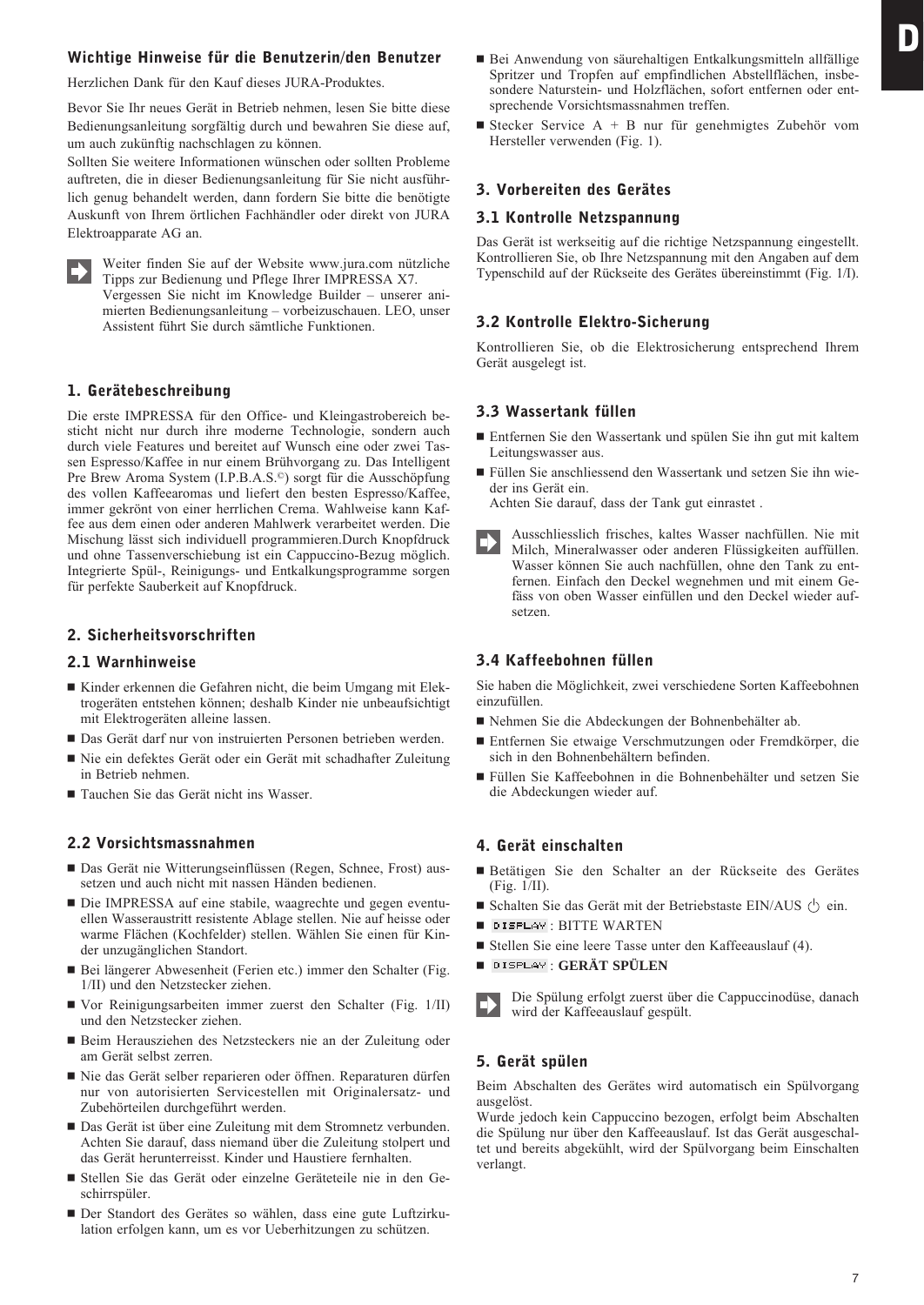# 6. Mahlwerk anwählen

Sie können Sie Mühle manuell anwählen

■ Drücken Sie die Taste < Ø 1x oder 2x. Das Lämpchen oberhalb der Taste zeigt Ihnen an, welche Mühle aktiviert ist (Mühle links oder Mühle rechts).

# 6.1 Mahlwerk abstimmen

Damit eine optimale Abstimmung des Kaffees mit der Mühle erfolgen kann, führen Sie die folgenden Schritte aus:

- **Drücken Sie die Taste**  $\langle \emptyset \rangle$ **.**
- Beziehen Sie je 6 Kaffee/Espresso indem Sie die Mühle "links" und danach die Mühle "rechts" manuell anwählen.

Wir empfehlen Ihnen, die Mühle ebenfalls neu einzustellen nach:

- Sortenwechsel der Kaffeebohnen
- Extremen Mahlgradverstellungen
- Service

# 7. Mahlwerk einstellen

Sie haben die Möglichkeit, das Mahlwerk dem Röstgrad Ihres Kaffees anzupassen. Wir empfehlen Ihnen für;

- helle Röstung  $\rightarrow$  feinere Einstellung dunkle Röstung  $\rightarrow$  gröbere Einstellung
- Zum Einstellen des Mahlgrades drehen Sie die Einstellringe in die gewünschte Position (Fig. 2)
- Sie haben folgende Möglichkeiten:

je kleiner die Punkte, desto feiner die Mahlung je grösser die Punkte, desto gröber die Mahlung

Der Mahlgrad darf nur bei laufendem Mahlwerk verstellt werden.

# 8. Einstellung Wasserhärte

In dem Gerät wird Wasser erhitzt. Das führt zu einer gebrauchsbedingten Verkalkung, die automatisch im Display angezeigt wird. Das Gerät muss auf die Härte des verwendeten Wassers eingestellt werden. Verwenden Sie das beigelegte Teststäbchen.

1° deutscher Härte entspricht 1,79° französischer Härte.

Das Gerät verfügt über 5 Härtestufen. Die Anzeigen auf dem Display bedeuten:

# WASSERHÄRTE

| $STUFE$ —      | Wasserhärte-Funktion ausgeschaltet             |
|----------------|------------------------------------------------|
| WASSERHÄRTE    | deutscher Wasserhärtegrad $1 - 7^{\circ}$      |
| <b>STUFE 1</b> | franz. Wasserhärtegrad $1,79 - 12,53^{\circ}$  |
| WASSERHÄRTE    | deutscher Wasserhärtegrad $8 - 15^{\circ}$     |
| STUFE 2        | franz. Wasserhärtegrad $14,32 - 26,85^{\circ}$ |
| WASSERHÄRTE    | deutscher Wasserhärtegrad $16 - 23^{\circ}$    |
| <b>STUFE 3</b> | franz. Wasserhärtegrad $28,64 - 41,14^{\circ}$ |
| WASSERHÄRTE    | deutscher Wasserhärtegrad $24 - 30^{\circ}$    |
| <b>STUFE 4</b> | franz. Wasserhärtegrad $42,96 - 53,7^{\circ}$  |

Das Gerät ist vom Werk aus auf Stufe 3 eingestellt. Diese Einstellung können Sie verändern. Gehen Sie dabei wie folgt vor:

- Schalten Sie das Gerät mit der Betriebstaste EIN/AUS  $\Diamond$  ein.
- $\blacksquare$  DISPLAY : BITTE WARTEN
- Drücken Sie die Taste PROG. (I) bis ein akustisches Signal ertönt.
- **DISPLAY: MAHLMENGE EINSTELLEN / PRODUKT** WÄHLEN
- Drücken Sie die Taste ⊕ bis folgende Meldung erscheint:
- DISPLAY: WASSERHÄRTE STUFE 3
- Drücken Sie die Taste PROG., ein akustisches Signal ertönt und die eingestellte Stufe blinkt.
- Durch Drücken der Taste ⊙ oder ⊕ können Sie die gewünschte Stufe einstellen. Zum Speichern drücken Sie die Taste PROG. Ein akustisches Signal ertönt.
- Drücken Sie die Taste EXIT (K).

# 9. Einsatz der CLARIS plus Filterpatrone

Beim richtigen Einsatz der CLARIS plus Filterpatrone muss Ihr Gerät nicht mehr entkalkt werden. Nähere Informationen zur CLARIS plus Filterpatrone finden sie in der Broschüre "CLARIS plus. Hart zum Kalk. Sanft zur Kaffeemaschine."

#### 9.1 Filter einsetzen

**Die Erstinstallation von CLARIS plus Filterpatronen muss durch den Servicetechniker erfolgen. Kontaktieren Sie Ihren Servicepartner.**

# 9.2 Filter wechseln

Nach dem Bezug von 50 Liter ist die Wirkung des Filters erschöpft.

- **DISPLAY: WASSERFILTER WECHSELN**
- 1. Schalten Sie Ihre IMPRESSA X7 aus.
- 2. Drücken Sie folgende Tastenkombination (Fig. 11). Wichtig: Drücken Sie die angezeigten Tasten gleichzeitig.
- $\blacksquare$  DISPLAY  $:$   $\rm OK$
- 3. Leeren Sie den Wassertank und setzen Sie die Filterpatrone zusammen mit der Patronenhalterung mit leichtem Druck in den Wassertank ein. Schieben Sie die Patronenhalterung in die Position zurück, bis diese hörbar einrastet (Fig. 12).
- 4. Füllen Sie den Wassertank mit kaltem frischem Leitungswasser und setzen Sie ihn wieder in die Maschine ein.
- 5. Beziehen Sie nach dem Filterwechsel 0,5 Liter Wasser.



Das Wasser kann eine leichte Verfärbung aufweisen (nicht gesundheitsschädlich).

# 10. Kaffee

#### 10.1 Bezug von Kaffee / Espresso

#### **= DISPLAY : PRODUKT WÄHLEN**

Stellen Sie 1 Tasse bzw. 2 Tassen unter den Kaffeeauslauf (4) und drücken Sie die gewünschte Bezugstaste. Das Vorbrühverfahren (I.P.B.A.S©) feuchtet das Kaffeepulver an, unterbricht kurz das Auslaufen und beginnt dann mit dem eigentlichen Brühvorgang.



# 10.2 Bezug von Cappuccino / Tetra Pak

#### $\blacksquare$  **DISPLAY : PRODUKT WÄHLEN**

- Füllen Sie Milch in ein Kännchen und tauchen Sie den Cappuccinoschlauch in die Milch (Fig. 3).
- Stellen Sie 1 Tasse unter den Kaffeeauslauf und drücken Sie die Bezugstaste  $\mathbb{D}$ . Das Gerät bereitet zuerst den Milchschaum, dann den Kaffee zu.
	- Sie können den Milchschaum sowie den Kaffee vorzeitig durch erneutes Drücken der Bezugstaste unterbrechen.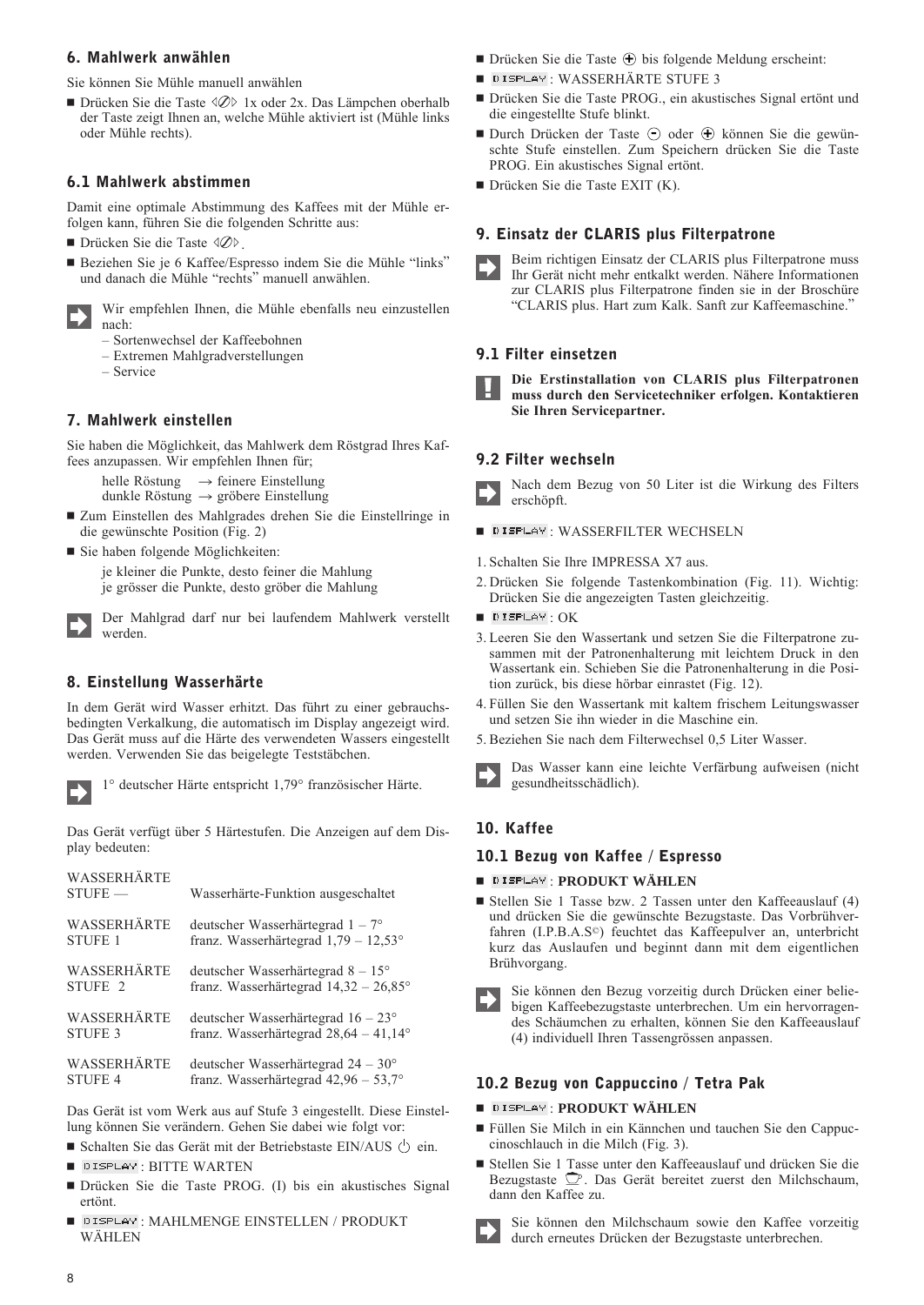10 Min. nach dem Cappuccino Bezug wird automatisch eine Spülung ausgelöst. Die Spülung wird vorab durch ein akustisches Signal angekündigt.

# 10.3 Bezug von Kännchenkaffee

#### $\blacksquare$  DISPLAY : PRODUKT WÄHLEN

■ Stellen Sie 1 Kännchen unter den Kaffeeauslauf (4) und drücken Sie die Bezugstaste  $\Box$ . Ihr Kännchenkaffee wird in mehreren Zyklen zubereitet. Die Anzahl der Zyklen wird im Display angezeigt.

Sie können den Bezug vorzeitig durch erneutes Drücken der Bezugstaste unterbrechen.

# 11. Bezug von Heisswasser

# **m** display: PRODUKT WÄHLEN

- Stellen Sie eine Tasse unter das schwenkbare Auslaufrohr (18) und drücken Sie die Bezugstaste  $\frac{1}{6}$ .
- **DISPLAY**: HEISSWASSER PORTION
- Der Bezug der programmierten Heisswasserportion stoppt automatisch.

Sie können den Bezug vorzeitig durch erneutes Drücken der Bezugstaste unterbrechen.

Beim Bezug von Wasser kann es anfänglich spritzen. Das schwenkbare Auslaufrohr wird heiss. Vermeiden Sie direkten Hautkontakt.

# 12. Bezug von Dampf

#### **= DISPLAY: PRODUKT WÄHLEN**

- Stellen Sie eine Tasse mit der zu erhitzenden Flüssigkeit unter das schwenkbare Auslaufrohr (18) und drücken Sie die Bezugstaste &
- $\blacksquare$  DISPLAY :  $D$ AMPFBEZUG
- Zum Beenden des Dampfbezuges drücken Sie die Bezugstaste  $\mathbb{P}^2$

Beim Bezug von Dampf kann es anfänglich spritzen. Das schwenkbare Auslaufrohr wird heiss. Vermeiden Sie direkten Hautkontakt

# 13. Bezug von Milchschaum

#### **m** display : PRODUKT WÄHLEN

- Füllen Sie Milch in ein Kännchen / Tetra Pak und tauchen Sie den Cappuccinoschlauch in die Milch (Fig. 3).
- Stellen Sie 1 Tasse unter den Kaffeeauslauf (4) und drücken Sie die Bezugstaste &.

Die programmierte Menge wird zubereitet und stoppt automatisch.



Sie können den Bezug vorzeitig durch erneutes Drücken der Bezugstaste unterbrechen.

10 Min. nach dem Milchbezug wird automatisch eine Spülung ausgelöst. Die Spülung wird vorab durch ein akustisches Signal angekündigt

# 14. Gerät ausschalten

Schalten Sie das Gerät mit der Betriebstaste EIN/AUS  $\circlearrowright$  aus. Beim Ausschalten des Gerätes wird automatisch eine Spülung ausgelöst.

# 15. Programmierung

Es können folgende Stufen programmiert werden:

- Mahlmenge
- $\blacktriangleright$  Temperatur
- Wassermenge
- $\blacktriangleright$  Milchmenge ▶ Heisswasser Portion
- Wasserhärte
- Uhr
- Gerät ein
- Gerät aus
- **Bezüge**
- $\blacktriangleright$  Sprache

#### 15.1 Programmierung Mahlmenge

- Schalten Sie ihr Gerät mit der Betriebstaste EIN/AUS  $\circlearrowright$  ein.
- Drücken Sie die Taste PROG. bis ein akustisches Signal ertönt.
- **E** DISPLAY : MAHLMENGE EINSTELLEN / PRODUKT **WÄHLEN**
- Drücken Sie die gewünschte Bezugstaste.
- **DISPLAY**: (gewähltes Produkt)
	- **–** ..............II.............. **+**
- Durch Drücken der Taste **+** oder → können Sie die Mahlmenge bestimmen.
- Zum Speichern drücken Sie die Taste PROG.
- **DISPLAY**: (gewähltes Produkt)

 $\leq$ : 100%  $\geq$ : 0% Sie können die Zuordnung der Mühle "links" oder "rechts" bestimmen.

- Durch Drücken der Taste ⊕ oder ⊙ können Sie die Werte verstellen.
- $\blacksquare$  Zum Speichern drücken Sie die Taste PROG.
- **DISPLAY**: MAHLMENGE EINSTELLEN / **PRODUKT WÄHLEN**
- Drücken Sie die gewünschte Bezugstaste, die Taste ⊕ um zur nächsten Stufe zu gelangen oder die Taste EXIT zum Verlassen der Programmierung.

# 15.2 Programmierung Temperatur

- **DISPLAY**: TEMPERATUR EINSTELLEN / **PRODUKT WÄHLEN**
- Drücken Sie die gewünschte Bezugstaste.
- **DISPLAY**: (gewähltes Produkt) TEMP. NORMAL
- Wählen Sie mit den Tasten ⊕ oder ⊙ die gewünschte Temperatur (hoch oder normal)
- $\blacksquare$  Zum Speichern drücken Sie die Taste PROG.
- **DISPLAY**: TEMPERATUR EINSTELLEN / **PRODUKT WÄHLEN**
- Drücken Sie die gewünschte Bezugstaste, die Taste ⊕ um zur nächsten Stufe zu gelangen oder die Taste EXIT zum Verlassen der Programmierung.

#### 15.3 Programmierung Wassermenge

- **DISPLAY**: WASSERMENGE EINSTELLEN / PRODUKT **WÄHLEN**
- Drücken Sie die gewünschte Bezugstaste.
- **DISPLAY**: (gewähltes Produkt) WASSER 90 ML
- Durch Drücken der Taste **+** oder → können Sie den Wert verstellen.
- $\blacksquare$  Zum Speichern drücken Sie die Taste PROG.
- **E** DISPLAY :WASSERMENGE EINSTELLEN / PRODUKT **WÄHLEN**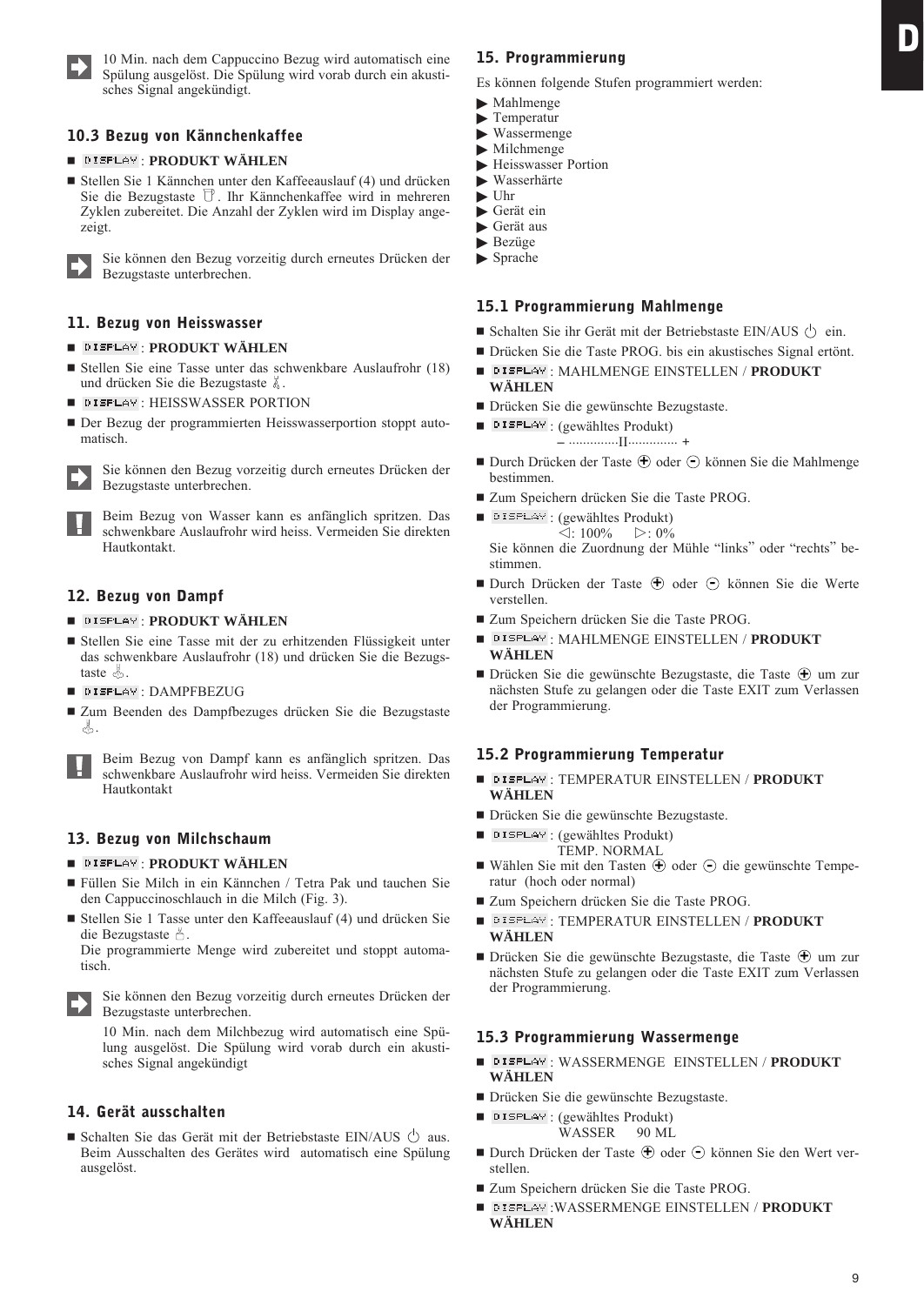■ Drücken Sie die gewünschte Bezugstaste, die Taste  $\oplus$  um zur nächsten Stufe zu gelangen oder die Taste EXIT zum Verlassen der Programmierung.

# 15.4 Programmierung Milchmenge

- **DISPLAY**: MILCHMENGE EINSTELLEN / **PRODUKT WÄHLEN**
- Drücken Sie die Taste ∆oder
- **DISPLAY**: (gewähltes Produkt) 10 SEC.
- Durch Drücken der Tasten ⊕ oder ⊖ können Sie die Zeit verstellen (Bezugszeit von 3 – 60 sec.)
- $\blacksquare$  Zum Speichern drücken Sie die Taste PROG.
- **DISPLAY**: MILCHMENGE EINSTELLEN / **PRODUKT WÄHLEN**
- Drücken Sie die gewünschte Bezugstaste, die Taste ⊕ um zur nächsten Stufe zu gelangen oder die Taste EXIT zum Verlassen der Programmierung.

# 15.5 Programmierung Heisswasser Portion

- Stellen Sie eine Tasse unter das schwenkbare Auslaufrohr (18).
- **DISPLAY: HEISSWASSER PORTION / HEISSWASSER DRÜCKEN**
- **DISPLAY**: GENÜGEND HEISSWASSER ? / **HEISS-WASSER DRÜCKEN**
- **DISPLAY: HEISSWASSER PORTION / HEISSWASSER DRÜCKEN**
- Drücken Sie die Taste ⊕ um zur nächsten Stufe zu gelangen oder die Taste EXIT zum Verlassen der Programmierung.

# 15.6 Programmierung Wasserhärte

- DISPL<del>A</del>V:WASSERHÄRTE STUFE 3
- Drücken Sie die Taste PROG.
- Durch Drücken der Tasten ⊕ oder ⊙ können Sie die Wasserhärte einstellen.
- $\blacksquare$  Zum Speichern drücken Sie die Taste PROG.
- Drücken Sie die Taste ⊕ um zur nächsten Stufe zu gelangen oder die Taste EXIT zum Verlassen der Programmierung.

Zur Bestimmung der Wasserhärte lesen Sie das Kapitel 8 "Einstellung Wasserhärte".

# 15.7 Programmierung UHR

Die Programmierung der Uhr ist notwendig, wenn die Funktion "Gerät ein" benützt wird.

- $\blacksquare$  display :  $UHR$ —:—
- Drücken Sie die Taste PROG.
- Durch Drücken der Tasten **+** oder ⊙ können Sie die Stunden wählen.
- Drücken Sie zum Speichern die Taste PROG.
- Durch Drücken der Tasten **⊕** oder ⊝ können Sie die Minuten wählen.
- Zum Speichern drücken Sie die Taste PROG.
- Drücken Sie die Taste ⊕ um zur nächsten Stufe zu gelangen oder die Taste EXIT zum Verlassen der Programmierung.



# **+** 15.8 Programmierung Gerät ein

Die Programmierung der Uhr ist notwendig, wenn die Funktion "Geräte ein" benützt wird.

- <sup>DISPLAY</sup>:GERÄT
	- $EIN$  —:-
- Drücken Sie die Taste PROG.
- Durch Drücken der Tasten **⊕** oder ⊝ können Sie die Stunden einstellen.
- Zum Speichern drücken Sie die Taste PROG.
- Durch Drücken der Tasten ⊕ oder ⊙ können Sie die Minuten einstellen.
- Zum Speichern drücken Sie die Taste PROG.
- Drücken Sie die Taste ⊕ um zur nächsten Stufe zu gelangen oder die Taste EXIT zum Verlassen der Programmierung.

Die Anzeige —:— bedeutet, dass die Funktion ausgeschaltet ist.

# 15.9 Programmierung Gerät aus

- DISPLAY: GERÄT AUS 5.0 STD.
- Drücken Sie die Taste PROG.
- Durch Drücken der Tasten **+** oder ⊙ können Sie die Stunden einstellen (ausgeschaltet, oder 0.5 Std. – 9 Std.).
- Zum Speichern drücken Sie die Taste PROG.
- Drücken Sie die Taste ⊕ um zur nächsten Stufe zu gelangen oder die Taste EXIT zum Verlassen der Programmierung.

# 15.10 Bezüge

- DISPLAY: BEZÜGE (Total Bezüge)
- Drücken Sie die gewünschte Bezugstaste zur Abfrage der Bezüge.
- Drücken Sie die Taste ⊕ um zur nächsten Stufe zu gelangen oder die Taste EXIT zum Verlassen der Programmierung.



Dampfbezüge können nicht abgefragt werden.

# 15.11 Programmierung Sprache

- Drücken Sie die Taste PROG.
- Durch Drücken der Tasten ⊕ oder ⊖ können Sie die gewünschte Sprache anwählen.
- Zum Speichern drücken Sie die Taste PROG.
- Drücken Sie die Taste ⊕ um zur nächsten Stufe zu gelangen oder die Taste EXIT zum Verlassen der Programmierung.

# 16. Wartung und Pflege

# 16.1 Wasser füllen

- **= display : WASSERTANK FÜLLEN**
- Wenn diese Anzeige leuchtet, kann kein Bezug mehr erfolgen. Füllen Sie Wasser wie unter Punkt 3.3 beschrieben nach.
- Der Wassertank sollte täglich ausgespült und mit frischem Wasser gefüllt werden.

Bei Benützung eines Festwasseranschlusses empfehlen wir Ihnen, den Wassertank regelmässig auszuspülen und mit frischem Wasser aufzufüllen.

# 16.2 Installation eines Festwasseranschluss

Lesen Sie dazu die Bedienungsanleitung des Festwasseranschlusses.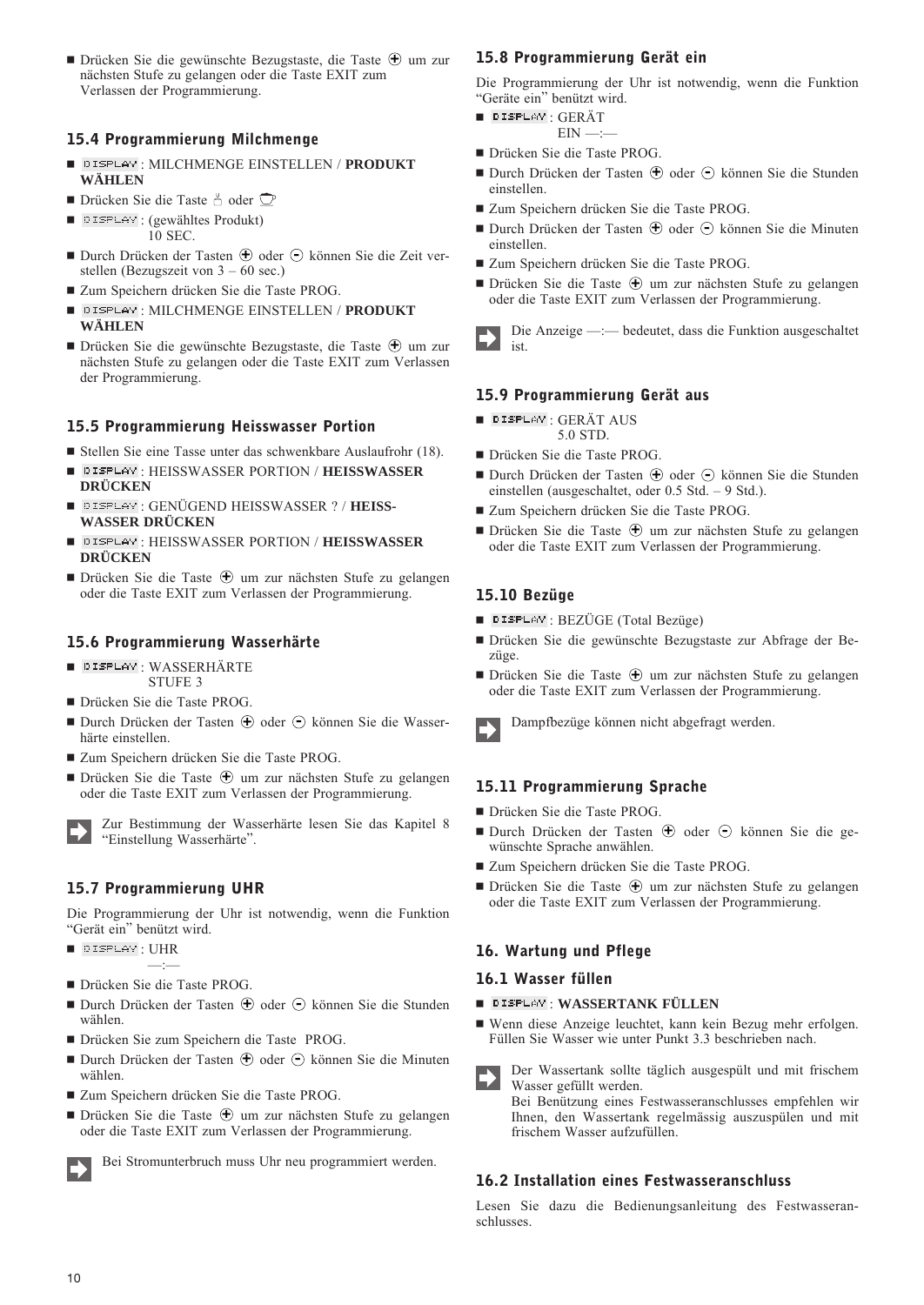# 16.3 Satzbehälter leeren

Der Satzbehälter sammelt den Kaffeesatz.

#### **= DISPLAY : SATZBEHÄLTER LEEREN**

- Wenn diese Anzeige leuchtet, kann kein Bezug mehr erfolgen und der Satzbehälter muss geleert werden.
- Entfernen Sie vorsichtig die Tropfschale, es befindet sich Wasser darin. Entfernen Sie dann den Satzbehälter (Fig. 4).

#### 16.4 Tropfschale leeren

#### **u** DISPLAY: TROPFSCHALE LEEREN

- Wenn diese Anzeige leuchtet, kann kein Bezug mehr erfolgen und die Tropfschale muss geleert werden.
- Entfernen Sie vorsichtig die Tropfschale, es befindet sich Wasser darin (Fig. 4).

# 16.5 Satzbehälter fehlt

#### **= DISPLAY: SATZBEHÄLTER FEHLT**

- Wenn diese Anzeige leuchtet, ist der Satzbehälter nicht richtig eingesetzt oder fehlt.

#### 16.6 Tropfschale fehlt

#### **u** DISPLAY: TROPFSCHALE FEHLT

- Wenn diese Anzeige leuchtet, ist die Tropfschale nicht richtig eingesetzt worden.

#### 16.7 Kaffeebohnen füllen

#### **= display : KAFFEEBOHNEN FÜLLEN**

■ Füllen Sie Bohnen nach wie unter Kapitel 3.4 beschrieben.

Die Anzeige KAFFEEBOHNEN FÜLLEN erlischt erst nach einem Kaffeebezug.

Wir empfehlen Ihnen von Zeit zu Zeit den Bohnenbehälter vor dem Nachfüllen mit einem trockenen Lappen zu reinigen. Schalten Sie dazu das Gerät **aus.**

# 16.8 Steinentfernung

- Schalten Sie Ihr Gerät mit der Betriebstaste EIN/AUS  $\Diamond$  aus.
- Schalten Sie den Schalter (Fig. 1/II) aus und trennen Sie Ihr Gerät vom Stromnetz.
- Öffnen Sie die Klapptüre auf der Rückseite des Gerätes (Fig. 5).
- Drücken Sie die Schieber nach hinten (Fig. 6) und nehmen Sie den Bohnenbehälter heraus.
- Entfernen Sie allfällige Bohnen mit dem Staubsauger.
- Setzen Sie den Schlüssel auf (Fig. 7).
- Drehen Sie den Schlüssel im Gegenuhrzeigersinn bis sich der eingeklemmte Stein löst.
- Entfernen Sie Pulverreste mit dem Staubsauger.
- Setzen Sie nun den Bohnenbehälter auf und ziehen Sie die Schieber nach vorne bevor Sie die Türe schliessen. (Fig. 6).

#### 16.9 Gerät reinigen

#### $\blacksquare$  display  $\vdots$  REINIGUNG NOTWENDIG

Nach 220 Bezügen oder 180 Spülungen muss das Gerät gereinigt werden. Sie können weiterhin Kaffee oder Heisswasser/Dampf beziehen. Wir empfehlen Ihnen, die Reinigung (Kapitel 19) innerhalb Tagesfrist durchzuführen.

#### Führen Sie eine Reinigung aus (Kapitel 19).

# 16.10 Gerät verkalkt

#### **DISPLAY** : ENTKALKUNG NOTWENDIG

Das Gerät erkennt die Notwendigkeit einer Entkalkung. Sie können weiterhin Kaffee oder Heisswasser/Dampf beziehen. Wir empfehlen Ihnen, die Entkalkung (Kapitel 20) innerhalb der nächsten Tage durchzuführen.

# 16.11 Kontakte reinigen

**DISPLAY: TROPFSCHALE LEEREN / KONTAKTE** REINIGEN

Die Entkalkungsrückstände im Bereich der Kontakte müssen beseitigt werden. Gehen Sie wie folgt vor:

- Spülen Sie die Kontaktbefestigungen in der Rinne (IV) (Fig. 8) sowie die Kontakte (III) mit heissem Wasser und mit Spülmittel ab. Reinigen Sie anschliessend die Kontaktbefestigungen in der Rinne (IV) zusätzlich mit einer Bürste.

#### 16.12 Allgemeine Reinigungshinweise

- Nie kratzende Gegenstände oder ätzende Chemikalien zur Reinigung verwenden.
- Das Gehäuse innen und aussen mit einem weichen, feuchten Lappen abwischen.
- Nach jeder Benutzung das schwenkbare Auslaufrohr reinigen.
- Nach dem Aufwärmen von Milch etwas Heisswasser beziehen, um das schwenkbare Auslaufrohr auch innen zu reinigen.
- Der Wassertank muss täglich ausgespült und mit frischem Wasser gefüllt werden.
- Bei sichtbarem Kalkansatz im Wassertank können Sie diesen mit einem handelsüblichen Entkalkungsmittel entfernen.



Entfernen Sie den Wassertank zum Reinigen.

#### 17. Cappuccino-Reinigung

Führen Sie diese Reinigung **täglich** durch.

Der gestartete Reinigungsablauf darf nicht unterbrochen werden. Der Ablauf dauert ca. 5 min.

- Schalten Sie das Gerät mit der Betriebstaste EIN/AUS  $\circlearrowright$  ein.
- Drücken Sie die Taste  $\mathcal{R}$  bis ein akustisches Signal ertönt.
- $\blacksquare$  display : reinigung **WÄHLEN – +**
- Drücken Sie die Taste **⊕**.
- $\blacksquare$  display : CAPPUCCINO REINIGUNG
- Drücken Sie erneut die Taste  $\mathcal{R}$ .
- **u display : REINIGER FÜR CAPPUCCINO /** REINIGEN DRÜCKEN

Stellen Sie ein Gefäss min. 0,5 l unter den Kaffeeauslauf (4).

- Füllen sie ein Gefäss mit ca. 2.5dl Wasser und geben Sie den Reiniger hinein. Die zu verwendende Menge des Reinigers entnehmen Sie der Etikette oder Packungsbeilage des jeweiligen Produktes. Tauchen Sie den Cappuccinoschlauch hinein (Fig. 9).
- Drücken Sie die Taste
- **DISPLAY: CAPPUCCINO REINIGUNG / BITTE WARTEN**
- Ein akustisches Signal ertönt.
- **E** DISPLAY : WASSER FÜR CAPPUCCINO / REINIGEN DRÜCKEN

Füllen Sie ein Gefäss mit frischem Wasser und tauchen Sie den Cappuccinoschlauch hinein.

- Drücken Sie die Taste
- **DISPLAY: CAPPUCCINO REINIGUNG / BITTE WARTEN**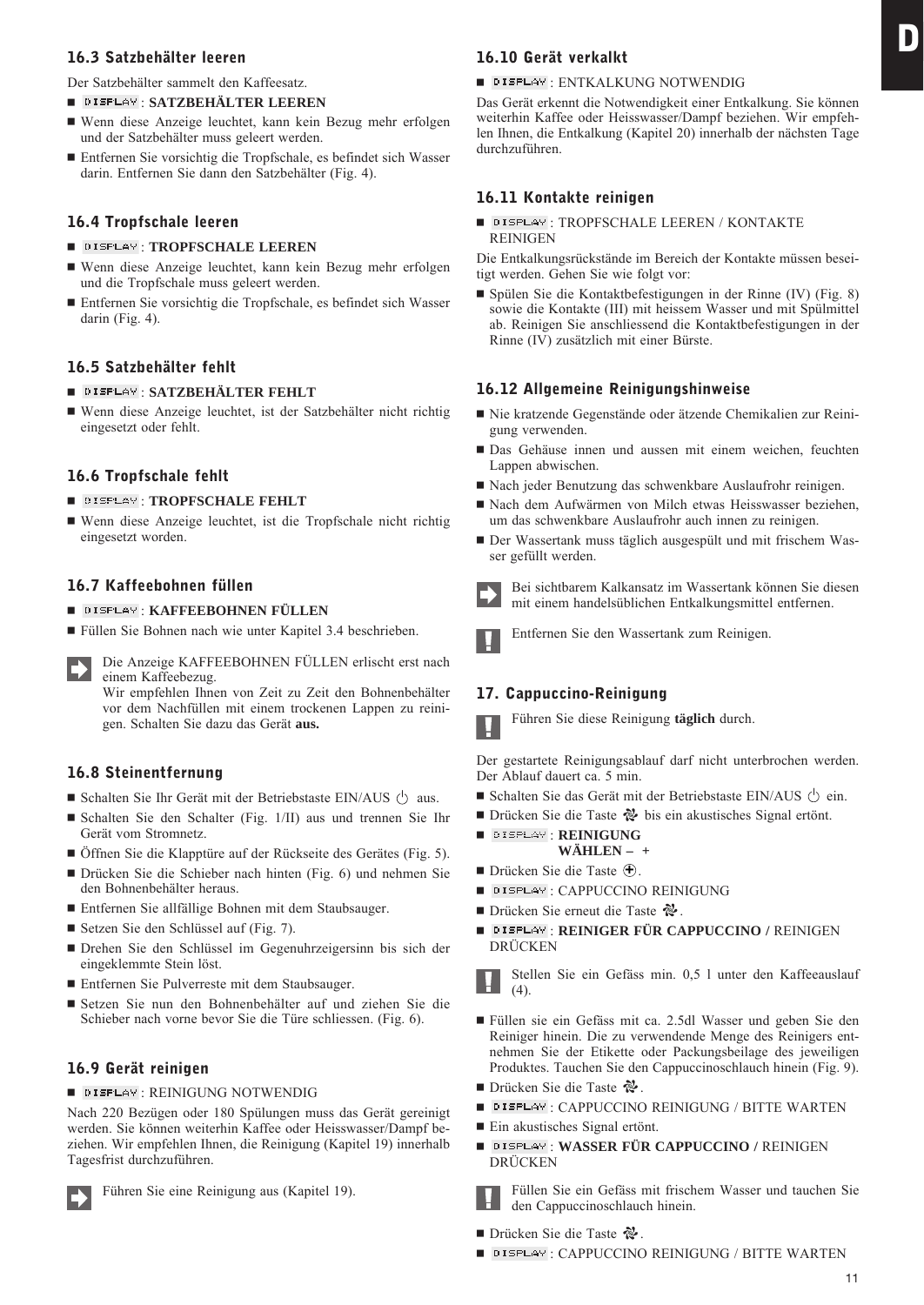# 18. Kombireinigung

Der gestartete Reinigungsablauf darf nicht unterbrochen werden. Der Ablauf dauert ca. 20 min.

- Schalten Sie das Gerät mit der Betriebstaste EIN/AUS  $\circlearrowright$  ein.
- Drücken Sie die Taste  $\mathcal{R}$  bis ein akustisches Signal ertönt.
- $\blacksquare$  Display : Reinigung

# **WÄHLEN – +**

- Drücken Sie die Taste ⊕ 2 x.
- $\blacksquare$  display : KOMBI REINIGUNG
- Drücken Sie die Taste
- - : **SATZBEHÄLTER LEEREN / TABLETTE EINWERFEN** (Fig. 10) / **REINIGER FÜR CAPPUCCINO**
- Stellen Sie ein genügend grosses Gefäss unter den Kaffeeauslauf  $(4)$
- Füllen sie ein Gefäss mit ca. 2.5dl Wasser und geben Sie den Reiniger hinein. Die zu verwendende Menge des Reinigers entnehmen Sie der Etikette oder Packungsbeilage des jeweiligen Produktes. Tauchen Sie den Cappuccinoschlauch hinein (Fig. 9).
- Drücken Sie die Taste
- **DISPLAY: KOMBI REINIGUNG / BITTE WARTEN**
- **u display : WASSER FÜR CAPPUCCINO /** REINIGEN DRÜCKEN

Füllen Sie ein Gefäss mit frischem Wasser und tauchen Sie den Cappuccinoschlauch hinein.

- Drücken Sie die Taste
- **DISPLAY: KOMBI REINIGUNG / BITTE WARTEN**
- **= DISPLAY: SATZBEHÄLTER LEEREN**

# 19. Kaffee Reinigung

Der gestartete Reinigungsablauf darf nicht unterbrochen werden. Der Ablauf dauert ca. 15 min.

- Schalten Sie das Gerät mit der Betriebstaste EIN/AUS  $\circlearrowright$  ein.
- Drücken Sie die Taste  $\mathbb{R}$  bis ein akustisches Signal ertönt.
- $\blacksquare$  display : reinigung **WÄHLEN – +**
- Drücken Sie die Taste ⊕ 3x.
- $\blacksquare$  display : Kaffee Reinigung
- Drücken Sie die Taste
- **E** DISPLAY: SATZBEHÄLTER LEEREN / TABLETTE **EINWERFEN** (Fig. 10) / REINIGUNG DRÜCKEN
- Stellen Sie ein genügend grosses Gefäss unter den Kaffeeauslauf  $(4)$
- Drücken Sie die Taste
- **DISPLAY**: KAFFEE REINIGUNG / BITTE WARTEN
- -: **SATZBEHÄLTER LEEREN**

# 20. Entkalkung

Das Gerät verfügt über ein integriertes Entkalkungsprogramm . Der Vorgang dauert ca. 40 Min.



Der gestartete Entkalkungsvorgang darf **nicht** unterbrochen werden.

Bei Anwendung der säurehaltigen Entkalkungsmittel allfällige Spritzer und Tropfen auf empfindlichen Abstellflächen, insbesondere Naturstein- und Holzflächen, sofort entfernen oder die entsprechenden Vorsichtsmassnahmen treffen.

- **Schalten Sie ihr Gerät mit der Betriebstaste EIN/AUS aus.**
- Drücken Sie die Taste *I*I bis ein akustisches Signal ertönt.
- -: **TROPFSCHALE LEEREN**

**External Find Starting In Tank / ENTKALKEN** DRÜCKEN

**Lösen Sie 3 Tabletten vollständig in 0,7 Liter Wasser in einem Gefäss auf und füllen Sie das Gemisch in den leeren Wassertank.**

- Stellen Sie 2 genügend grosse Gefässe unter das schwenkbare Auslaufrohr (18) und den Kaffeeauslauf (4).
- Drücken Sie die Taste
- -: GERÄT ENTKALKT / BITTE WARTEN
- Ein akustisches Signal ertönt.
- **u** display: TROPFSCHALE LEEREN
- -: **WASSERTANK FÜLLEN**
- Spülen Sie den Wassertank gut aus und füllen Sie ihn mit frischem Leitungswasser.
- Stellen Sie ein Gefäss unter das schwenkbare Auslaufrohr (18) und den Kaffeeauslauf (4).
- $\blacksquare$  display : ENTKALKEN DRÜCKEN
- DISPLAY : GERÄT ENTKALKT / BITTE WARTEN
- Ein akustisches Signal ertönt.
- **DISPLAY: TROPFSCHALE LEEREN / KONTAKTE REINIGEN** (Kapitel 16.4).

# 21. Entsorgung

Das Produkt ist zwecks sachgerechter Entsorgung dem Fachhändler, der Servicestelle oder der Firma JURA zurückzugeben.

# 22. Einstellungen durch den JURA-Servicetechniker



Folgende Einstellung/Änderungen können nur durch den JURA-Servicetechniker durchgeführt werden.

- Tastenbelegung der Kaffeeprodukte neu anordnen
- Verändern der Zyklen bei Bezug "Kännchenkaffee"
- Filterkapazität

# 23. Tipps, für einen perfekten Kaffee

*Höhenverstellbarer Kaffeeauslauf* Sie können den Kaffeeauslauf Ihren Tassengrössen anpassen

*Mahlung*

Lesen Sie dazu das Kapitel 7 "Einstellung Mahlwerk"

#### *Tassen vorwärmen*

Sie können die Tassen mit Heisswasser oder Dampf vorwärmen. Je kleiner die Kaffeemenge ist, desto wichtiger ist das Vorwärmen.

#### *Zucker und Rahm*

Durch Umrühren in der Tasse entweicht Wärme. Durch Beigabe von Rahm oder Milch aus dem Kühlschrank senkt sich die Temperatur des Kaffees beträchtlich.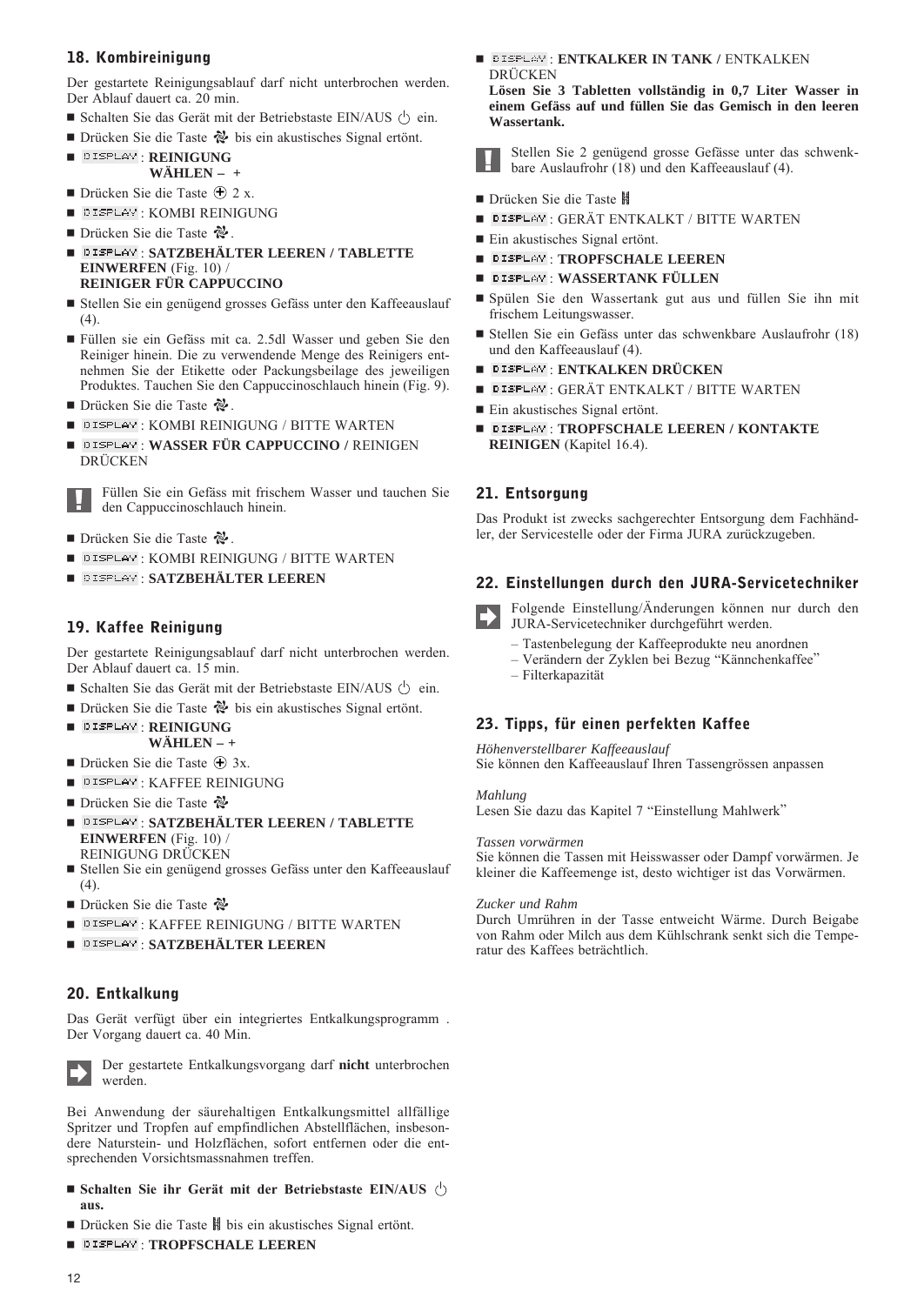| 24. Meldungen                        |                                                                      |                                                                                                                                             |
|--------------------------------------|----------------------------------------------------------------------|---------------------------------------------------------------------------------------------------------------------------------------------|
| DISPLAY                              | <b>Ursache</b>                                                       | <b>Abhilfe</b>                                                                                                                              |
| WASSERTANK FÜLLEN                    | Der Tank ist leer                                                    | Wasser nachfüllen                                                                                                                           |
|                                      | Der Wasserstandsanzeiger im Tank ist verklemmt                       | Tank leeren, ausspülen und gefüllt wieder<br>einsetzen                                                                                      |
|                                      | Der Tank ist verkalkt; der Wasserstandsanzeiger<br>ist verklebt      | Tank entnehmen, entkalken, gut ausspülen,<br>auffüllen und wieder einsetzen                                                                 |
| <b>KAFFEEBOHNEN</b><br>FULLEN        | Der Bohnenbehälter ist leer                                          | Bohnen nachfüllen                                                                                                                           |
|                                      | Obwohl Bohnen nachgefüllt worden sind,<br>erlischt die Anzeige nicht | Eine Tasse Kaffee beziehen.<br>"BOHNEN FÜLLEN" erlischt erst nach einem<br>Bezug                                                            |
|                                      | Ein Stein hat sich festgesetzt                                       | Entfernen Sie den Stein wie unter Punkt 16.8<br>"Steinentfernung" beschrieben                                                               |
| <b>SATZBEHÄLTER</b><br><b>LEEREN</b> | Der Satzbehälter ist voll                                            | Schale entfernen, Satzbehälter leeren,<br>Schale wieder einsetzen                                                                           |
|                                      | Die Anzeige erscheint schon<br>nach wenigen Tassen                   | Gerät eingeschaltet lassen, während Trester-<br>behälter geleert wird. Rückstellung des Zählers<br>erfolgt nur bei eingeschalteter Maschine |
| <b>TROPFSCHALE FEHLT</b>             | Die Schale ist nicht richtig eingerastet                             | Schale korrekt einsetzen                                                                                                                    |
| TROPFSCHALE LEEREN                   | Die Tropfschale ist voll                                             | Schale vorsichtig entfernen, leeren, ausspülen und<br>wieder einsetzen                                                                      |
|                                      | Trotz geleerter Schale erlischt die Anzeige nicht                    | Schale entfernen, Metallkontakte reinigen siehe<br>Kapitel 16.11                                                                            |
| <b>GERÄT REINIGEN</b>                | Es sind 220 Bezügen oder 180 Spülungen<br>erfolgt                    | Reinigung gemäss Kapitel 19 durchführen                                                                                                     |
|                                      | Trotz durchgeführter Reinigung erlischt<br>die Anzeige nicht         | Reinigung nochmals durchführen; diesmal<br>allerdings keine Reinigungstablette beigeben                                                     |
| <b>GERÄT VERKALKT</b>                | Das Gerät muss entkalkt werden                                       | Entkalkung wie in unter Kapitel 20<br>durchführen                                                                                           |
|                                      | Trotz durchgeführter Entkalkung erlischt<br>die Anzeige nicht        | Entkalkung nochmals durchführen; diesmal<br>allerdings nur mit Wasser, ohne Entkalkungs-<br>mittel                                          |
| STÖRUNG                              | Diverse Ursachen                                                     | Office-Fachhändler anrufen                                                                                                                  |

# 25. Probleme

| <b>Probleme</b>                                       | Ursache                                         | <b>Abhilfe</b>                                                                                                |
|-------------------------------------------------------|-------------------------------------------------|---------------------------------------------------------------------------------------------------------------|
| Beim Kaffeebezug fliesst<br>der Kaffee nur tropfweise | - zu feines Pulver                              | - Mahlwerk gröber einstellen                                                                                  |
|                                                       |                                                 | - Lösen Sie ein bis zwei Spülgänge aus.<br>Ist das Resultat nicht besser, führen Sie eine<br>Reinigung durch. |
| Kaffeefluss wird nach dem<br>Vorbrühen abgebrochen    | - zuwenig Pulver im System                      | – eine Tasse Kaffee beziehen                                                                                  |
| Sehr lautes Geräusch der<br>Mühle                     | – Stein in der Mühle                            | - Lesen Sie Kapitel 16.8                                                                                      |
| Zuwenig Schaum beim<br>Milchaufschäumen               | $-$ Cappuccino verstopft                        | - Cappuccino-Reinigung durchführen<br>(lesen Sie Kapitel 17)                                                  |
| Gerät kann mit Betriebs-<br>taste EIN/AUS nicht       | - Hauptschalter (Fig. 1/II) nicht eingeschaltet | - Einschalten                                                                                                 |
| eingeschaltet werden                                  | - Klapptüre nicht richtig eingerastet           | - Klapptüre schliessen                                                                                        |

Konnten die Meldungen und Probleme trotzdem nicht behoben werden, wenden Sie sich bitte an Ihren Fachhändler oder direkt an die Firma JURA Elektroapparate AG.

D